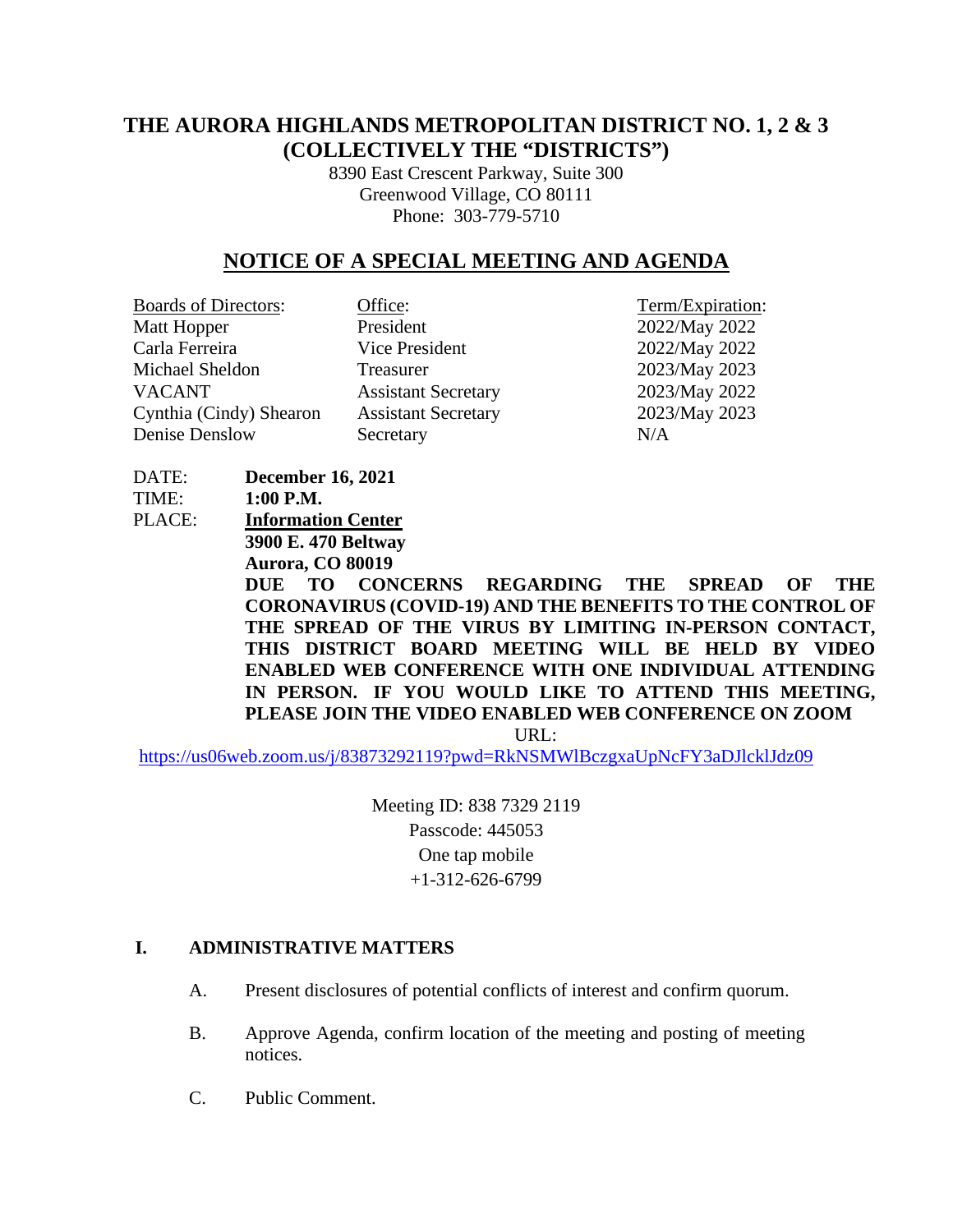Members of the public may express their views to the Board on matters that affect the District that are otherwise not on the agenda. Comments will be limited to three (3) minutes per person.

### **II. CONSENT AGENDA**

Consent Agenda – These items are considered to be routine and will be ratified by one motion. There will be no separate discussion of these items unless a board member so requests; in which event, the item will be removed from the Consent Agenda and considered in the Regular Agenda.

• Review and consider approval of the November 4, 2021 special meeting minutes (enclosure).

#### **III. LEGAL MATTERS**

- A. **District No. 1** Conduct Public Hearing to consider the inclusion of approximately 73.513 acres of property owned by Aurora Highlands, LLC into the District boundaries. Consider adoption of Resolution for Inclusion of Real Property (enclosures).
- B. **District No. 1** Conduct Public Hearing to consider the Inclusion of approximately 70.461 acres of property owned by Aurora Highlands, LLC into the District boundaries. Consider adoption of Resolution for Inclusion of Real Property (enclosures).
- C. **District No. 1** Conduct Public Hearing to consider the inclusion of approximately 55.128 acres of property owned by Aurora Highlands, LLC into the District boundaries. Consider adoption of Resolution for Inclusion of Real Property (enclosures).
- D. **District No. 1** Conduct Public Hearing to consider the inclusion of approximately 62.910 acres of property owned by Aurora Highlands, LLC into the District boundaries. Consider adoption of Resolution for Inclusion of Real Property (enclosures).
- E. Discussion of engagement of legal counsel.

#### **IV. FINANCIAL MATTERS**

A. None.

#### **V. MANAGER MATTERS**